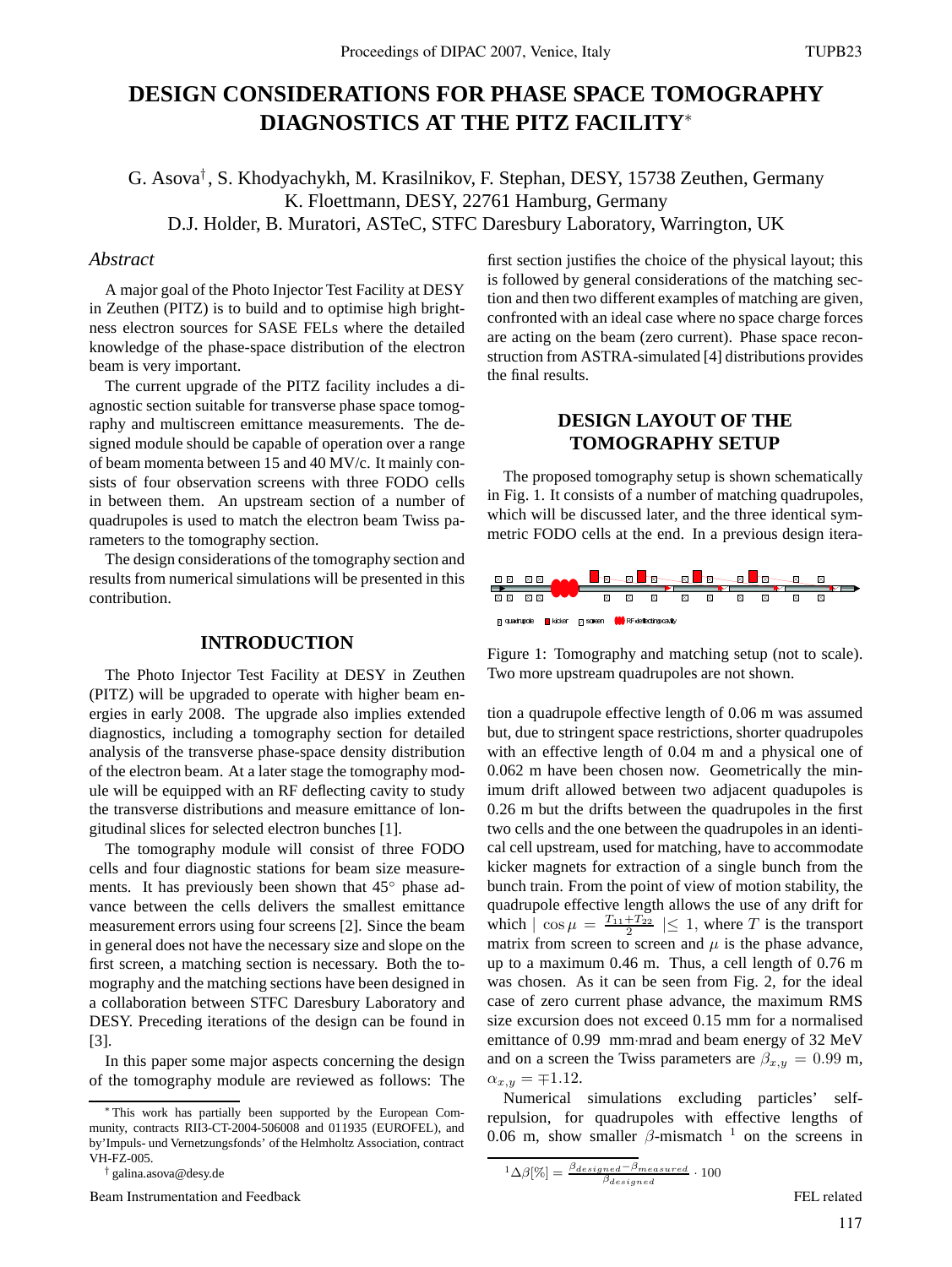

Figure 2: RMS beam size inside the FODO lattice for a beam with zero current. The abscissa coordinates are shifted with respect to the entrance of the matching section so that  $s = 0$  corresponds to the beginning of the drift space in front of the first matching quadrupole.

comparison to the case of 0.04 m effective length. The mismatch increases when decreasing the energy which clearly shows that the space charge term dominates over the emittance term in the equations of motion. For beam momentum of 32 MeV/c the space charge term is 10 times the emittance one and decreasing the energy to 15 MeV leads to 50 times bigger space charge term. Thus, the matching procedure should be based on the equations of motion including space charge and emittance terms.

## **MATCHING OF THE ELECTRON BEAM TO THE TOMOGRAPHY SECTION**

Matching of space charge-dominated beams implies minimisation of a 'cost function' which takes into account the beam size  $X(z)$ ,  $Y(z)$  and slope  $X'(z)$ ,  $Y'(z)$  and generalised perveance<sup>2</sup>, including the kinetic energy and the beam peak current as a ratio between the bunch charge and length.

Initially five quadrupoles used for matching were assumed but they are not sufficient with the effective length we are planning to use. There is a possibility to include up to a further four magnets, located in an upstream straight section. Two independent approaches and setups were evaluated in order to obtain a matched beam on the first screen in the presence of self repulsive forces.

Initially ASTRA was used to track the electron beam along the full setup shown in Fig. 1 - seven matching quadrupoles, excluding the self-field repulsion. This would represent the ideal solution to be achieved. Including the space charge afterwards gives an idea of what the beam size mismatch is and where the effects have strongest influence.

$$
{}^{2}K = \frac{I_{peak}}{I_{Alfven}} \cdot \frac{2}{(\beta \gamma)^{3}}
$$

Beam Instrumentation and Feedback

$$
\Delta^{2} = (\delta X_{w}^{\prime} - \delta X_{wo}^{\prime})^{2} + (\delta Y_{w}^{\prime} - \delta Y_{wo}^{\prime})^{2} + (\sigma_{x,w} - \sigma_{x,wo})^{2} + (\sigma_{y,w} - \sigma_{y,wo})^{2},
$$

where  $w$  denotes simulation with space charge included, wo - with space charge forces switched off, and

$$
\delta U' = \frac{\sigma_{U, z_{start}} - \sigma_{U, z_{end}}}{z_{end} - z_{start}},
$$

with U being either X or Y for both w and wo,  $z_{start}$ and  $z_{end}$  refer to the beginning and the end of the drifts surrounding the quadrupoles taken into account. The cost function has to be minimised in a number of iterations where the strength of each magnet for zero current is corrected with a predefined value

$$
\delta k = \frac{L}{L_{eff}} \cdot \frac{K}{R^2},
$$

where  $L$  is the overall length the space charge forces are acting on,  $L_{eff}$  is the quadrupole effective length,  $K$  is the perveance and R is beam radius.  $\delta k$  can be changed in each successive iteration to a value where the value of  $\Delta$ is smaller. This iterative procedure has to include not less than two quadrupoles at a time. The process is rather time consuming since it requires evaluation of the results but in this way the mismatch was decreased down five times inside the FODO lattice, while without correction no periodic solution was obtained. An example of the results inside the FODO lattice is shown in Fig. 3 The beam was



Figure 3:  $\beta_x$  (left) and  $\beta_y$  (right) along the tomography section.

also matched with the help of TRACE-3D [5] for the same layout of quadrupoles. The agreement in the resulting mismatch between the two methods is rather good. In both cases the periodicity in one of the transverse planes is better than in the other.

This can be seen as well using a different matching setup - excluding the first magnet from the previous case and including one more upstream. The result is shown in Fig. 4 - here the periodic solution for one plane was very good, while for the other it was not found. Inverting the polarity swaps the results for the two planes. Since the tomographic reconstruction requires recording  $(x, y)$  projections for both planes, the reconstruction error will depend strongly on the mismatch for either of the transverse planes if they are coupled.